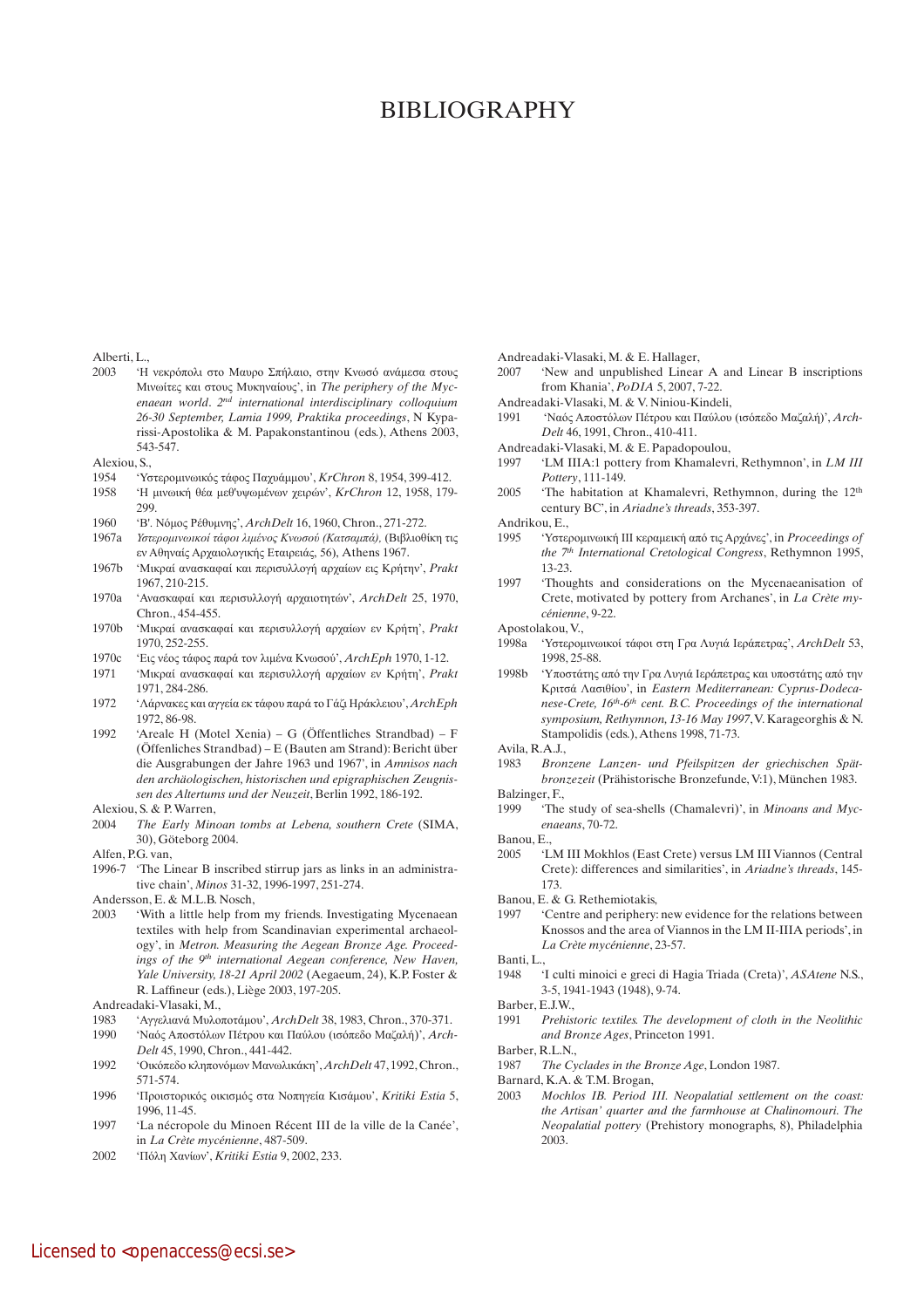- Baxevani-Kouzioni, K. & S. Markoulaki,
- 1996 'Une tombe à chambre MR III à Pankalochori (nome de Réthymnon)', *BCH* 120, 1996, 641-703.
- Bennet, J.
- 1996 'Marks on Bronze Age pottery from Kommos' in *Kommos* I:2, 313-321.
- Bennett, E.L.,
- 1966 'Some local differences in the Linear B script', *Hesperia* 35, 1966, 295-309.
- Bergonzi, G. *et al*.,
- 1982a *Ricerche sulla protostoria della Sibaritide* 1, Napoli 1982.
- 1982b *Ricerche sulla protostoria della Sibaritide* 2, Napoli 1982. Betancourt, P.P.,
- 1980 *Cooking vessels from Minoan Kommos. A preliminary report* (Occasional Paper, 7), Institute of Archaeology, University of California, Los Angeles 1980.
- 1985 *The history of Minoan pottery*, Princeton 1985.
- 1990a *Kommos* II*. The Final Neolithic through Middle Minoan III pottery*, Princeton 1990.
- 1990b 'The stone vessels of Pseira', *Expedition* 32, 1990, 15-21.
- Betancourt, P.P. & E.S. Banou & C.R. Floyd,
- 1997 'Provincial LM III at Pseira, Crete', in *LM III Pottery*, 57-76. Betancourt, P.P. & J.S. Silverman,
- 1991 *The Cretan Collection in the University Museum, University of Pennsylvania* Vol. II*. Pottery from Gournia* (University Museum Monograph, 72), Philadelphia 1991.
- Bialor, P.G.,
- 1986 'The chipped-stone and obsidian industries of Emporio and Ayio Gala', in S. Hood, *Excavations in Chios, 1938-1955* (BSA, Suppl. 16), London 1986, 699-713.
- Blitzer, H.,
- 1995 'Minoan implements and industries', *Kommos* I:1, 403-535.
- 1999 *Bronze Age chipped-stone industries of Messenia, the southwest Peloponnese, Greece: the evidence of the sites of Nichoria, Malthi and Pylos*, Ph.D dissertation, Indiana University, Ann Arbor 1999.
- Borda, M.,
- 1946 *Arte Cretese-Micenea nel Museo Pigorini di Roma*, Roma 1946. Borgna, E.,
- 1997 'Kitchen-ware from LM IIIC Phaistos. Cooking traditions and ritual activities in LBA Cretan societies', *SMEA* 39, 1997, 189- 217.
- 2004 'Aegean feasting, a Minoan perspective', *Hesperia* 73, 2004, 247-279.
- 2006 'Observations on LM IIIA and IIIB pottery from Phaistos and the problem of the reoccupation of the palatial site', in *Proceedings of the 9th International Cretological Congress*, Heraklion 2006, 105-121.
- Bosanquet, R.C.
- 1901-02 'Excavations at Palaikastro I', *BSA* 8, 1901-02, 286-316.

Bosanquet, R.C. & R.M. Dawkins,

- 1923 *Unpublished objects from the Palaikastro Excavations* (BSA, Suppl. 1), London 1923.
- Boyd-Hawes, H.,
- 1908 *Gournia, Vasiliki and other prehistoric sites on the Isthmus of Hierapetra, Crete*, Philadelphia 1908.

Brogan, T.M.,

- 2006 'Late Minoan III House Alpha at Mochlos in its local and regional setting', in *Proceedings of the 9th International Cretological Congress*, Heraklion 2006, 131-144.
- Burkhalter, F. & A. Philippa-Touchais,
- 2003 'Chronique des fouilles et découvertes archéologiques en Grèce en 2001 et 2002', *BCH* 127, 2003, 688-1108.
- Catling, H.W.,
- 1964 *Cypriote bronzework in the Mycenaean world*, Oxford 1964.
- Catling, H.W. & E. Catling,
- 1984 'The bronzes and metalworking equipment', in Popham *et al.* 1984, 203-222.
- Catling, H.W., J.F. Cherry, R.E. Jones & J.T. Killen,
- 1980 'The Linear B inscribed stirrup jars and west Crete', *BSA* 75, 1980, 49-113.
- Chadwick, J.,
- 1976 *The Mycenaean world*, Cambridge 1976.
- Chapouthier, F.,
- 1941 'La vaisselle commune et la vie de tous les jours à l'époque minoenne', *REA* 43, 1941, 5-15.
- Chapouthier, F. & P. Demargne,
- 1942 *Fouilles exécutées a Mallia. Troisième rapport. Exploration du palais, bordures orientale et septemtrionale (1927-28 et 1931-32)* (ÉtCrét, 6), Paris 1942.
- Cherry, J.F. & J.L. Davis,
- 1982 'The Cyclades and the Greek mainland in LC I: the evidence of the pottery', *AJA* 68, 1982, 333-341.
- Cherry, J.F. & R. Torrence,
- 1984 'The typology and chronology of chipped stone assemblages in the prehistoric Cyclades', in *The prehistoric Cyclades*, J.A. MacGillivray & R.L.N. Barber (eds.), Edinburgh 1984, 12-25.
- Christakis, K.S.
- 2005 *Cretan Bronze Age pithoi. Traditions and trends in the production and consumption of storage containers in Bronze Age Crete* (Prehistory Monographs, 18), Philadelphia 2005.
- 2008 *The politics of storage. Storage and sociopolitical complexity in Neopalatial Crete* (Prehistory Monographs, 25), Philadelphia.
- Christopoulou, A.,
- 1989 'The stone tools', in *Scavi a Nerokourou, Kydonias* I (Ricerche greco-italiane in Creta occidentale, 1, Incunabula Graeca, 91), Roma 1989, 75-85.
- Coldstream, J.N.,
- 1963 'Five tombs at Knossos', *BSA* 58, 1963, 30-43.
- Coldstream, J.N. & G. Huxley,
- 1972 *Kythera. Excavations and studies conducted by the University of Pennsylvania Museum and the British School at Athens*, London 1972.
- *Creta Antica*
- 1984 *Creta Antica. Cento anni di archeologia italiana (1884-1984). Scuola Archeologica Italiana di Atene*, Roma 1984.
- Cunningham, T.F. & L.H. Sackett,
- 2009 'Does the widespread cult activity at Palaikastro call for a special explanation?', in *Archaeologies of cult*, 79-97.
- Dabney, M.K.,
- 1996 'Ceramic loomweights and spindle whorls' and 'Jewellery and seals', in *Kommos* I:2, 244-269.
- D'Agata, A.L.,
- 1992 'Late Minoan Crete and horns of consecration: a symbol in action', in *Eikon. Aegean Bronze Age Iconography: shaping a*  methodology. Proceedings of the 4<sup>th</sup> international Aegean Con*ference, University of Tasmania, Hobart, Australia, 6-9 April 1992* (Aegaeum 8), R. Laffineur & J.L. Crowley (eds.), Liège 1992, 248-255.
- 1997 'The shrines on the Piazzale dei Sacelli at Ayia Triada. The LM IIIC and SM material: a summary', in *La Crète mycénienne*, 85-99.
- 2005 'Central southern Crete and its relations with the Greek mainland in the Postpalatial period', in *Ariadne's threads*, 109-130. Dalinghaus, M.,
- 1998 'The domestic pottery', in *Excavations on the acropolis of Midea. Results of the Greek-Swedish Excavations* Vol. I*. The exca*vations on the lower terraces 1985-1991 (ActaAth-4°, 49:1), G. Walberg (ed.), Stockholm 1998, 133-137.
- *Das Mykenische Hellas*
- 1988 *Das Mykenische Hellas. Heimat der Helden Homers*, ed. K. Demarkopoulou, Berlin & Athen 1988.
- Daux, G.
- 1960 'Chronique des fouilles et découvertes archéologiques en Grèce en 1959', *BCH* 84, 1960, 617-868.
- Davaras, C.,
- 1973 'Αρχαιότητες και μνημεία Ανατολικής Κρήτης', *ArchDelt* 28, 1973, Chron., 585-596.
- 1973-74 'Αρχαιότητες και μνημεία Ανατολικής Κρήτης', *ArchDelt* 29, 1973-74, Chron., 931-934.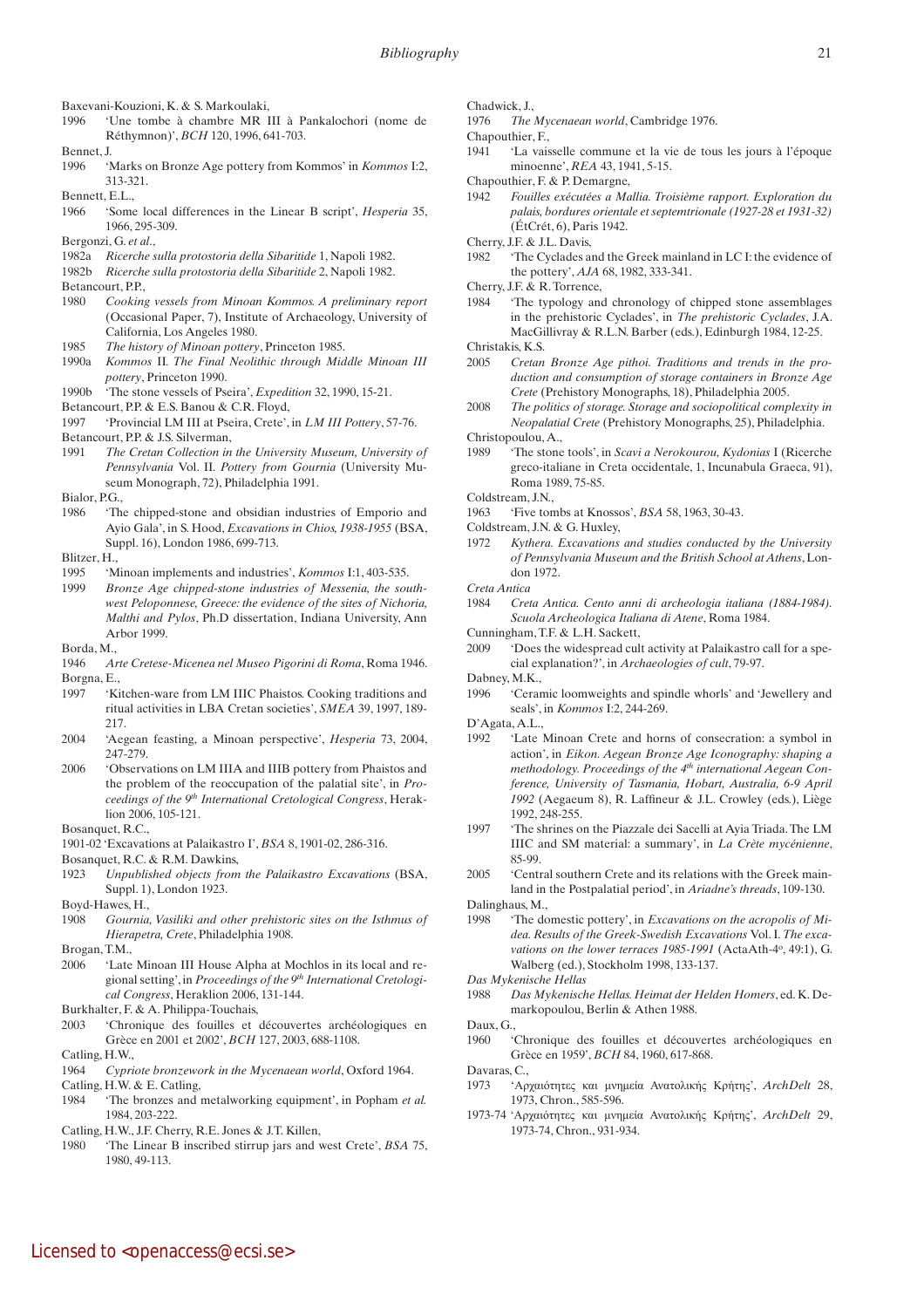- 1976 *Guide to Cretan antiquities*, New Jersey 1976.
- s.a. *Μουσείον Αγίου Νικολάου*, s.a.
- Dawkins, R.M.,
- 1902-03 'Excavations at Palaikastro II', *BSA* 9, 1902-03, 290-328.
- 1903-04 'Excavations at Palaikastro III', *BSA* 10, 1903-04, 192-226.
- 1904-05 'Excavations at Palaikastro IV', *BSA* 11, 1904-05, 258-292.
- 1913-14 'Excavations at Plati in Lasithi, Crete', *BSA* 20, 1913-14, 1-17. Dawkins, R.M. & M.L.W. Laistner,
- 1912-13 'The excavation of the Kamares cave in Crete', *BSA* 19, 1912- 13, 1-34.
- Dawkins, R.M. & M.N. Tod,
- 1902-03 'Excavations at Palaikastro II. Kouramenos', *BSA* 9, 1902-03, 329-335.
- Day, P.M.,
- 1999 'Petrographic analysis of ceramics from the shipwreck at Point Iria', in *The Point Iria Wreck*, 59-71.
- Demakopoulou, K. & N. Divari-Valakou,
- 2001 'Evidence for cult practice at Midea: figures, figurines and ritual objects', in *Potnia*, 181-191.
- Demargne, P. & H. Gallet de Santerre,
- 1953 *Fouilles exécutées à Mallia. Exploration des maisons et quartiers d'habitation (1921-1948), premier fasc*. (ÉtCrét, 9), Paris 1953. Demopoulou, N.,
- 1985 'Ανώπολη Πεδιάδος', *ArchDelt* 40, 1985, Chron., 296-297.
- Demopoulou-Rethemiotaki, N. & G. Rethemiotakis,
- 1978 'Υστερομινωικό νεκροταφείο στο Μετόχι Καλού Ηρακλείου', *ArchDelt* 33, 1978, 40-109.
- Deshayes, J. & A. Dessenne,
- 1959 *Fouilles exécutées à Mallia. Exploration des maisons et quartiers d'habitation, deuxième fasc*. (ÉtCrét, 11), Paris 1959.
- Devetzi, A.,
- 2000 'The 'imported' stone vases at Akrotiri, Thera', *BSA* 95, 2000, 121-139.
- Dierckx, H.M.C.
- 1999 'The Late Minoan I obsidian workshop at Pseira, Crete', in *Meletemata*, 211-216.
- Driessen, J. & A. Farnoux,
- 1992 'Quartier Nu', *BCH* 116, 1992, 733-742.
- 1993 'Quartier Nu', *BCH* 117, 1993, 675-680.
- 1994 'Mycenaeans at Malia?', *Aegean Archaeology* 1, 1994, 54-64. Effenterre, H. van,
- 1948 *Nécropole du Mirabello* (ÉtCrét, 8), Paris 1948.
- Effenterre, H. van & M. van Effenterre,
- 1963 'Exploration des nécropoles (1915-1928)', (ÉtCrét, 13), Paris 1963, 55-130.
- 1969 *Fouilles exécutées à Mallia. Le centre politique I, L'agora (1960- 1966)* (ÉtCrét, 17), Paris 1969.
- Evans, A.J.,
- 1902-03 'The Palace of Knossos', *BSA* 9, 1902-03, 1-153.
- 1904-05 'Knossos excavations, 1905', *BSA* 11, 1904-05, 8-11.
- 1906 *The prehistoric tombs of Knossos*, London 1906.
- 1914 *The tomb of the Double Axes and associated group and pillar rooms and ritual vessels of the 'Little Palace' at Knossos*, London 1914.
- 1921-35 *The Palace of Minos* I-IV, London 1921-1935.
- Evely, R.D.G.,
- 1980 'Some manufacture processes in a Knossian stone vase workshop', *BSA* 75, 1980, 127-137.
- 1984 'The other finds of stone, clay, ivory, faience, lead etc.', in Popham *et al*. 1984, 223-259.
- 1988 'The potters' wheel in Minoan Crete', *BSA* 83, 1988, 83-126.
- 1993 *Minoan crafts: tools and techniques. An introduction* (SIMA, 92:1), Göteborg 1993.
- Evershed, R.P., S.J. Vaughan, S.N. Dudd & J.S. Soles,
- 2000 'Organic residue, petrographic and typological analyses of Late Minoan lamps and conical cups from excavations at Mochlos in east Crete, Greece', in *Palaeodiet in the Aegean* (Wiener Laboratory Monograph, 1), S.J. Vaughan & W.D.E. Coulson (eds.), Oxford 2000, 37-54.

Fabricius, E.,

1886 'Alterthümer aus Kreta', *AM* 11, 1886, 135-149.

- Farnoux, A.,
	- 1997 'Quartier Gamma at Malia reconsidered', in *LM III Pottery*, 259-272.
- Farnoux, A. & J. Driessen,
- 1991a 'Inscriptions peintes en Linéaire B à Malia', *BCH* 115, 1991, 70-93.
- 1991b 'Quartier Nu (Nord de l'Atelier de Sceaux)', *BCH* 115, 1991, 735-741.
- Floyd, C.R.,
- 1999 'The Minoan scoop', in *Meletemata*, 249-258.
- Forsdyke, E.J.,
- 1926-27 'The Mavro Spelio cemetery at Knossos', *BSA* 28 (1926-27), 243-296.
- French, E.,
- 1965 'Late Helladic IIIA 2 pottery from Mycenae', *BSA* 60, 1965, 159-202.
- 1966 'A group of Late Helladic IIIB 1 pottery from Mycenae', *BSA* 61, 1966, 216-238.
- 1967 'Pottery from Late Helladic IIIB 1 destruction contexts at Mycenae', *BSA* 62, 1967, 149-184.
- 1971 'The development of Mycenaean terracotta figurines', *BSA* 66, 1971, 101-187.
- 1985 'The Mycenaean spectrum', in *Papers in Italian Archaeology*  IV*. The Cambridge Conference.* Part III*. Patterns in Protohistory* (BAR-IS, 245), C. Malone & S. Stoddart (eds.), London 1985, 295-303.
- 1999 'Arrowheads' text to no. 199, in *Minoans and Mycenaeans*, 202.
- *From the land of the Labyrinth*
- 2008 *From the land of the Labyrinth. Minoan Crete 3000-1100 BC. Exhibition catalogue. The Alexander S. Onassis Public Benefit Foundation (USA), and the Hellenic Ministry of Culture and the Archaeological Museums of Crete*, Athens 2008.

Furumark, A.,

- 1941 *Mycenaean pottery* Vol. I. *Analyses and classification*; Vol. II. *The chronology of Mycenaean pottery* (ActaAth-4o, 20:1-2), Stockholm 1941 (repr. 1972).
- 1992 *The Mycenaean pottery* Vol. III. *Plates* (ActaAth-4o, 20:3), P. Åström, R. Hägg & G. Walberg (eds.), Stockholm 1992.
- Gavrilakis, I.,
- 1994 'Une tombe du MR IIIB dans la région de Réthymnon', in *Sybrita*, 31-59.
- Georgiou, H.S.
- 1979 'Late Minoan incense burners', *AJA* 83, 1979, 427-435.
- 1980 'Minoan fireboxes: a study of form and function', *SMEA* 21, 1980, 123-192.
- 1983 'Minoan coarse wares and Minoan technology', in *Minoan society*, 75-92.
- 1986 *Specialized domestic and industrial pottery, Keos* VI, Mainz 1986.
- Geroulanos, I.M.,
- 1986 'Οι οψιανοί της συλλογής των Τραχώνων μέρος Β', in *Φίλια έπη εις Γεωγγίων Ε. Μυλωνάν* (Βιβλιοθήκη της εν Αθήαις Αρχαιολογικής Εταιρείας, 103), Athens 1986, 304-322.
- Gesell, G.C.,
- 1985 *Town, palace and house cult in Minoan Crete* (SIMA, 67), Göteborg 1985.
- Gesell, G.C., W.D.E. Coulson & L.P. Day,
- 1991 'Excavations at Kavousi, Crete, 1988', *Hesperia* 60, 1991, 145- 177.
- Gesell, G.C., L.P. Day & W.D.E. Coulson,
- 1985 'Kavousi, 1982-1983: the Kastro', *Hesperia* 54, 1985, 327-355.
- 1988 'Excavations at Kavousi, Crete, 1987', *Hesperia* 57, 1988, 279- 301.

Gillis, C.,

- 1990 *Minoan conical cups. Form, function and significance* (SIMA, 89), Göteborg 1990.
- Gilmour, G.,
- 1997 'The nature and function of astragalus bones from archaeological contexts in the Levant and Eastern Mediterranean', *OJA* 16, 1997, 167-175.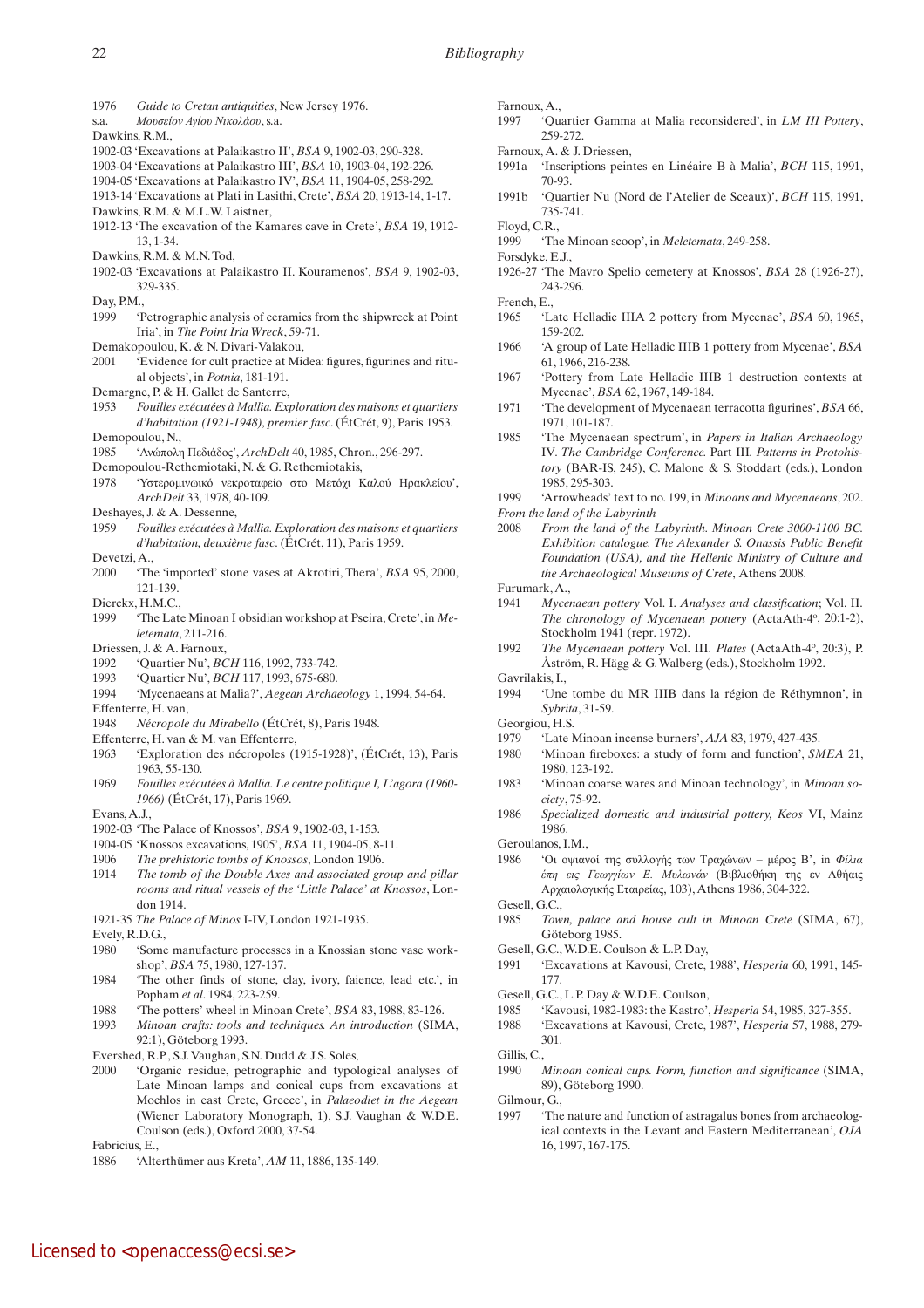Godart, L. & Y. Tzedakis,

- 1992 *Témoignages archéologiques et épigraphiques en Crète occidentale du Néolithique au Minoen Récent IIIB* (Incunabula Graeca, 93), Roma 1992.
- Graham, J.W.,
- 1972 *The palaces of Crete*, Princeton, New Jersey 1972.

Grammatikaki, E.,

- 1993 'Γυψάδες (αργός Κυριάκου Παπαδάκη)', *ArchDelt* 48, 1993, Chron., 445-448.
- Hallager, B.P.,
- 1983a 'A new social class in Late Bronze Age Crete: foreign traders in Khania', in *Minoan Society*, 111-120.
- 1983b 'Italians in Late Bronze Age Khania', in *Magna Grecia e mondo miceneo. Atti del ventiduesimo Convegno di studi sulla Magna Grecia*, Napoli 1983, 358-363.
- 1985 'Crete and Italy in the Late Bronze Age III period', *AJA* 89, 1985, 293-305.
- 1988 'Mycenaean pottery in LM IIIA1 deposits at Khania, western Crete', in *Problems in Greek prehistory, Papers presented at the Centenary Conference of the British School of Archaeology at Athens, Manchester, April 1986*, E.B. French & K.A. Wardle (eds.), Bristol 1988, 173-181.
- 1993 'Mycenaean pottery in Crete', in *Wace and Blegen. Proceedings of the international conference Wace and Blegen: pottery as evidence for trade in the Aegean Bronze Age 1939-1989, held at the American School of Classical Studies at Athens, December 2-3, 1989*, C. Zerner, P. Zerner & J. Winder (eds.), Amsterdam 1993, 263-269.
- 1997 'Terminology The Late Minoan goblet, kylix and footed cup', in *LM III pottery*, 15-47.
- 1999 'A warrior and an unknown chariot type on a LM IIIB:2 krater in Khania', in *Polemos. Le contexte guerrier en Égée à l'Âge*  du Bronze, Actes de la 7<sup>e</sup> rencontre égéenne internationale Uni*versité de Liège, 14-17 avril 1998* (Aegaeum, 19), R. Laffineur (ed.), Liège 1999, 449-453.
- 2001 'The ram in cultic contexts?', in *Potnia*, 315-320.
- 2005 'The synchronisms mainland west Crete in the LM IIIA2- IIIB period', in *Ariadne's threads*, 277-292.
- 2007a 'Problems with LM/LH IIIB/C synchronism', in *LH IIIC Chronology and Synchronisms* II. *LH IIIC Middle. Proceedings of the international workshop held at the Austrian Academy of Sci*ences at Vienna, October 29<sup>th</sup> and 30<sup>th</sup>, 2004, S. Deger-Jalkotzy & M. Zavadil (eds.), Wien 2007, 189-202.
- 2007b 'A unique cult scene', in *Krinoi kai Limenai: studies in honor of Joseph and Maria Shaw* (Prehistory Monographs, 22), P.P. Betancourt, M.C. Nelson & H. Williams (eds.), Philadelphia 2007, 285-290.
- 2009 'Domestic shrines in LM IIIA:2-C Crete fact or fiction?', in *Archaeologies of cult*, 107-120.
- forth. 'Some light on LM III hand lamps', in *Proceedings of the 10th International Cretological Congress, Khania*, forthcoming.
- Hallager, B.P. & E. Hallager,
- 2007 'Sealed clay stoppers from LH/LM III contexts', in *Στέφανος Αριστείος. Archäologische Forschungen zwischen Nil und Istros. Festschrift für Stefan Hiller zum 65. Geburtstag*, F. Lang, C. Reinholdt & J. Weilhartner (eds.), Wien 2007, 143-147.
- forth. 'A cylinder-shaped stand from Khania', in *Recent Swedish research about ancient Greece. Problems and solutions. In celebration of the sixthieth anniversary of the Swedish Institute at Athens*, forthcoming.
- Hallager, B.P. & P.J.P. McGeorge,
- 1992 *Late Minoan III burials at Khania. The tombs, finds and deceased in odos Palama* (SIMA, 93), Göteborg 1992.

Hallager, E.,

- 1975 'Linear A and Linear B inscriptions from the excavations at Kastelli, Khania 1964-1972', *OpAth* 11, 1975, 53-76.
- 1977 *The Mycenaean Palace at Knossos* (Medelhavsmuseet, Memoire 1), Stockholm 1977.
- 1983 'The Greek-Swedish Excavations at Kastelli, Khania 1980. The Linear B inscriptions', *AAA* 16, 1983, 58-73.
- 1985a 'The Greek-Swedish Excavations at Khania', in *Proceedings*

*of the 5th International Cretological Congress*, Herakleion 1986, 139-154.

- 1985b *The Master Impression. A clay sealing from the Greek-Swedish Excavations at Kastelli, Khania* (SIMA, 69), Göteborg 1985.
- 1987 'The inscribed stirrup jars: implications for Late Minoan IIIB Crete,' *AJA* 91, 1987, 171-190.
- 1995 'Linear B: the Cretan scribal tradition', in *Proceedings of the 7th International Cretological Congress,* Rethymnon 1995, 383-392.
- 1997 'Architecture of the LM II/III settlement in Khania', in *La Crète mycénienne*, 173-185.
- 2001 'A waste deposit from a LBA-shrine in Khania(?)', in *Potnia*, 175-180.
- 2004 'A palace without sealings?', in *From Handaxe to Khan. Essays*  presented to Peder Mortensen on the occasion of his 70<sup>th</sup> birth*day*, K. von Folsach, H. Thrane & I. Thuesen (eds.), Århus 2004, 157-163.
- Hallager, E. & B.P. Hallager,
- 1999 'Nodules and LM IIIB Kydonian pottery from the Little Palace at Knossos', in *Meletemata*, 309-317.
- Hallager, E & Y. Tzedakis,
- 1984 'The Greek-Swedish Excavations at Kastelli, Khania 1982- 1983', *AAA* 17, 1984, 3-20.
- 1985 'The Greek-Swedish Excavations at Kastelli, Khania 1984', *AAA* 18, 1985, 9-28.
- 1988 'The Greek-Swedish Excavations at Kastelli, Khania. 1. The 1989 excavation; 2. The 1990 excavations', *AAA* 21, 1988 [1993], 15-55.
- Hallager, E. & M. Vlasaki,
- 1976 'KH inscriptions 1976', *AAA* 9, 1976, 213-219.
- 1997 'New Linear B tablets from Khania a preliminary report', in *La Crète mycénienne*, 169-174.
- Hallager, E., M. Vlasaki & B.P. Hallager,
- 1990 'The first Linear B tablet(s) from Khania', with an epigraphical appendix by E. Hallager, *Kadmos* 29, 1990, 24-34.
- 1992 'New Linear B tablets from Khania', *Kadmos* 31, 1992, 61-87. Hallager, E., *et al.*,
- 2006 *Science and art present activities of the Danish Institute at Athens*, Athens 2006.
- Hartmann, W.,
- 1978 'Obsidian from Crete: problems in lithic analysis', in *Temple University Symposium* 3, Philadelphia 1978, 36-39.
- Haskell, H.W.,
- 1981 'Coarse-ware stirrup jars at Mycenae', *BSA* 76, 1981, 225-238.
- 1985 'The origin of the Aegean Stirrup Jar and its earliest evolution and distribution (MB III-LB I)', *AJA* 89, 1985, 221-229.
- 2004 'Wanax to Wanax: regional trade patterns in Mycenaean Crete', in ΧΑΡΙΣ*. Essays in honor of Sara A. Immerwahr* (Hesperia Suppl., 33), A.P. Chapin (ed.), Athens 2004, 151-160.
- 2005 'Region to region export of transport stirrup jars from LM IIIA2/B Crete', in *Ariadne's threads*, 205-221.
- Haskell, H.W., R. Jones, P. Day & J. Killen,
- forth. *Transport stirrup jars of the Bronze Age Aegean and East Mediterranean* (Fitch Laboratory Occasional Papers, 5), forthcoming.

Hatzaki, E.M.,

- 2005 *Knossos. The Little Palace* (BSA Suppl., 38), London 2005.
- 2007 'Final Palatial (LM II-LM IIIA:2) and Postpalatial (LM IIIB-LM IIIC Early): the MUM south sector, Long Corridor cists, MUM pits (8, 10-11), Makritikhos 'Kitchen', MUM North Platform Pits and SEX southern half groups', in *Knossos pottery handbook. Neolithic and Bronze Age (Minoan)* (BSA, Studies 14), N. Momigliano (ed.), London 2007, 197-251.

Hayden, B.,

- 1984 'Late Bronze Age Tylissos. House plans and cult center', *Expedition* 26:3, 37-46.
- 1987 'Crete in transition: LM IIIA-IIIB architecture. A preliminary study', *SMEA* 26, 1987, 199-234.
- 1990 'Aspects of village architecture in the Cretan Postpalatial period', in *L'habitat égéen*, 203-213.
- 1997 'Evidence for "Megalithic farmsteads" of Late Minoan III through early Iron Age date', in *La Crète mycénienne*, 195-204.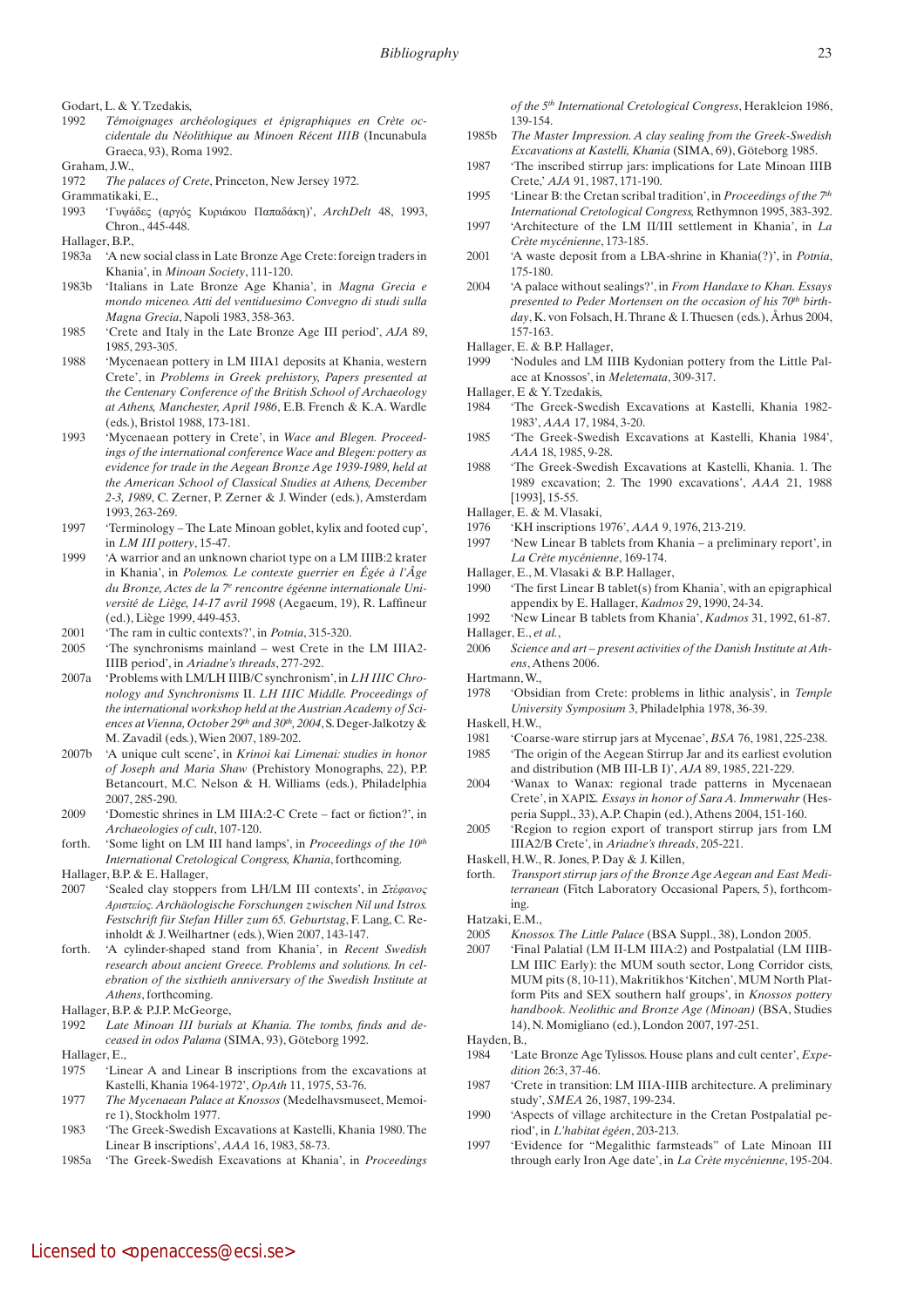Hiesel, G.

- 1990 *Späthelladische Hausarchitektur. Studien zur Architekturgeschichte des griechischen Festlandes in der späten Bronzezeit*, Mainz 1990.
- Hillbom, N.,
- 2005 *Minoan games and game boards*, Lund 2005.
- Hood, S. & P. de Jong,
- 1958-59 'A late Minoan III 'kitchen' at Makritikhos (Knossos) (Knossos survey 90)', *BSA* 53-54, 1958-59, 182-193.
- Hood, S., G. Huxley & N. Sandars,
- 1958-59 'A Minoan cemetery on Upper Gypsades (Knossos survey 156)', *BSA* 53-54, 1958-59, 194-261.
- Hägg, R,
- 1990 'The Cretan hut-models', *OpAth* 18:6, 1990, 95-107.
- Immerwahr, S.A., 1971 *Athenian Agora* XIII: *The Neolithic and Bronze Ages*, Princeton 1971.
- Jantzen, U.,
- 1951 'Die Spätminoische Nekropole von Kydonia', in *Forschungen auf Kreta 1942*, F. Matz (ed.), Berlin 1951, 72-79.
- Jarman, M.R.,
- 1972 'The obsidian', in P. Warren, *Myrtos: an Early Bronze Age settlement in Crete* (BSA, Suppl. 7), London 1972, 326-328.
- Jones, R.E.,
- 1986a *Greek and Cypriote pottery. A review of scientific studies* (Fitch Laboratory Occasional Paper, 1), Athens 1986.
- 1986b 'Chemical analysis of "Barbarian" ware', appendix in '"Barbarian" ware in Cyprus', in *Acts of the international archaeological symposium "Cyprus between the Orient and the Occident", Nicosia, 8-14 September 1985*, Nicosia 1986, 259-264.
- Jones, R.E. & J. Tomlinson,
- 1991 'Analysis of stirrup jars, coarse wares and plain wares from Khania by atomic absorption spectrometry and neutron activation'. Unpublished report.
- Kallitsaki, H.,
- 1997 'The Mycenaean burial enclosure in Phourni, Archanes', in *La Crète mycénienne*, 213-227.
- Kalokyris, K.D.,
- 1950 *Ιστορία της πόλεως Ρέθυμνης η αρχάια Ρίθυμνα*, Athens 1950. Kanta, A.,
- 1980 *The Late Minoan III period in Crete. A survey of sites, pottery and their distribution* (SIMA, 58), Göteborg 1980.
- 1984 'The Minoan settlement of the northern part of the district of Apokoronas and Minoan Apatawa', in *Aux origines de l'Hellénisme. La Crète et la Grèce. Hommage á Henri van Effenterre* présenté par Centre G. Glotz (Publications de la Sorbonne, Histoire ancienne et médiévale 15), Paris 1984, 9-16.
- 1994 'The Post-Palatial period in the area of Amari. Trade and communication between the north and south coasts of Crete', in *Sybrita*, 67-74.
- 1999 'The excavation (Monastiraki)', in *Minoans and Mycenaeans*, 94-95.
- 2005 'Response to Halford W. Haskell, 'Region to region export of transport stirrup jars from LM IIIA2/B Crete', in *Ariadne's threads*, 223-234.
- Kanta, A. & A. Tsigounaki
- 2001 'The character of the Minoan goddess. New evidence from the area of Amari', in *Potnia*, 151-156.
- Karageorghis, V.,
- 1956 'Some Myceanean vases in the G.G. Pierides Collection, Cyprus', *Κυπριακαί Σπουδαί* 20, 1956, 1-11.
- Karageorghis, V. & N. Stampolidis (eds.),
- 1998 *Eastern Mediterranean: Cyprus-Dodecanese-Crete, 16<sup>th</sup> 6<sup>th</sup> cent. B.C. Proceedings of the international symposium, Rethymnon 13-16 May 1997*, Athens 1998.

Karantzali, E.,

1986 'Une tombe du Minoen Récent IIIB à la Canée', *BCH* 110, 1986, 53-87.

Kardulias, N.,

southern Greece: evidence from Agios Stephanos and the southern Argolid', *AJA* 96, 1992, 421-442.

Karetsou, A.

- 1975a 'Περισυλλογή αρχάιων στην κεντρική Κρήτη', *Prakt* 1975, 522- 526.
- 1975b 'Τό ιερό κορυφής του Γιούχτα', *Prakt* 1975, 330-342.
- 1976 'Τό ιερό κορυφής Γιούχτα', *Prakt* 1976, 408-418.
- 1978 'Άγιος Σίλας', *ArchDelt* 33, 1978, Chron., 352-353.
- Kharitonidis, K.,
- 1961-62 'Θαλαμοειδής τάφος Καρπάθου', *ArchDelt* 17, 1961-62, 32-76.
- Khatzidhakis, I.,
- 1918 'Υστερομινωικοί τάφοι είς Γούρνες', *ArchDelt* 4, 1918, 62-87.
- 1934 *Les villas minoennes de Tyl*issos (ÉtCrét, 3), Paris 1934.
- Kilian, K.,
- 1979 'Ausgrabungen in Tiryns. Bericht zu den Grabungen 1977', *AA*, 1979, 379-411.
- 1982 'Ausgrabungen in Tiryns. Bericht zu den Grabungen 1980', *AA* 1982, 393-430.
- Koehl, R.B.,
- 2006 *Aegean Bronze Age rhyta* (Prehistoric monographs, 19), Philadelphia 2006.
- Kopaka, K. & L. Platon,
- 1993 'Λήνοι Μινωικοί. Installations Minoennes de traitement des produits liquid', *BCH* 117, 1993, 35-101.

Kountouri, E.,

- 2005 'Ceramic stands in the Late Bronze Age Aegean: form and function with special reference to a stand from the Vlachopoulo tholos tomb in Messenia', in *Autochthon. Papers presented to O.T.P.K. Dickinson on the occasion of his retirement*, A. Dakouri-Hild & S. Sherratt (eds.), Oxford 2005, 282-292.
- Kourou, N. & A. Karetsou,
- 1994 'Το ιερό του Ερμού Κραναίου στιν Πατσό Αμαρίου', in *Sybrita*, 81-164.
- 1997 'Terracotta wheelmade bull figurines from Central Crete: types, fabrics, technique and tradition', in *ΤΕΧΝΗ*, 107- 115. *Kreta*
- 1990 *Kreta. Das Erwachen Europas. Begleitband zur Ausstellung im Niederrheinischen Museum der Stadt Duisburg 22. April bis 29.*

*Juli 1990*, Duisburg 1990. La Rosa, V.,

- 1977 'La ripresa dei lavori ad Haghia Triada: relazione preliminare sui saggi del 1977', *ASAtene* 55, N.S. 39, 1977, 297-342.
- 1979-80 'Haghia Triada, II: relazione preliminare sui saggi del 1978 e 1979', *ASAtene* 57-58, N.S. 41-42, 1979-80, 49-164.
- 1985a 'Le nuove indagini ad Haghia Triada', in *Proceedings of the 5th International Cretological Congress*, Heraklion 1985, 190-198.
- 1985b 'Preliminary considerations on the problem of the relationship between Phaistos and Hagia Triadha', in *A great Minoan triangle in southcentral Crete: Kommos, Hagia Triadha, Phaistos. Proceedings of the Kommos symposium held at the Royal York Hotel Toronto, Canada on December 29, 1984 (*Scripta Mediterranea, 6), 1985, 45-54.
- 1987 'Spigolature vecchie e nuove da Haghia Triada', in *Ειλαπινη*, 383-390.
- 1990 'Recenti acquisizioni nel settore nord dell'abitato di Haghia Triada', in *Proceedings of the 6th International Cretological Congress*, Chania 1990, 411-418.
- 1994 'Osservazioni sul centro di Haghia Triada in età TM IIIB-C', in *Sybrita*, 75-79.
- 1997 'Haghia Triada à l´époque Mycénienne: l'utopie d´une ville capitale', in *La Crète mycénienne*, 249-266.

Laviosa, C.,

1970 'La tomba Tardo Minoica di Goudies presso Mires', *KretChron* 22, 1970, 99-118.

Lembessi, K.,

- 1970 'Επάνω Αρχάνες', *Prakt* 1970, 256-270.
- 1977 'Αρχαιότητες και μνημεία Κεντρικής και Ανατολικές Κρήτης', *ArchDelt* 32, 1977, Chron., 314-316.

Levi, D.,

1959 'La villa rurale minoica di Gortina', *Bollettino d'Arte*, 4<sup>th</sup> serie, 1959, 237-264.

<sup>1992</sup> 'The ecology of Bronze Age flaked stone tool production in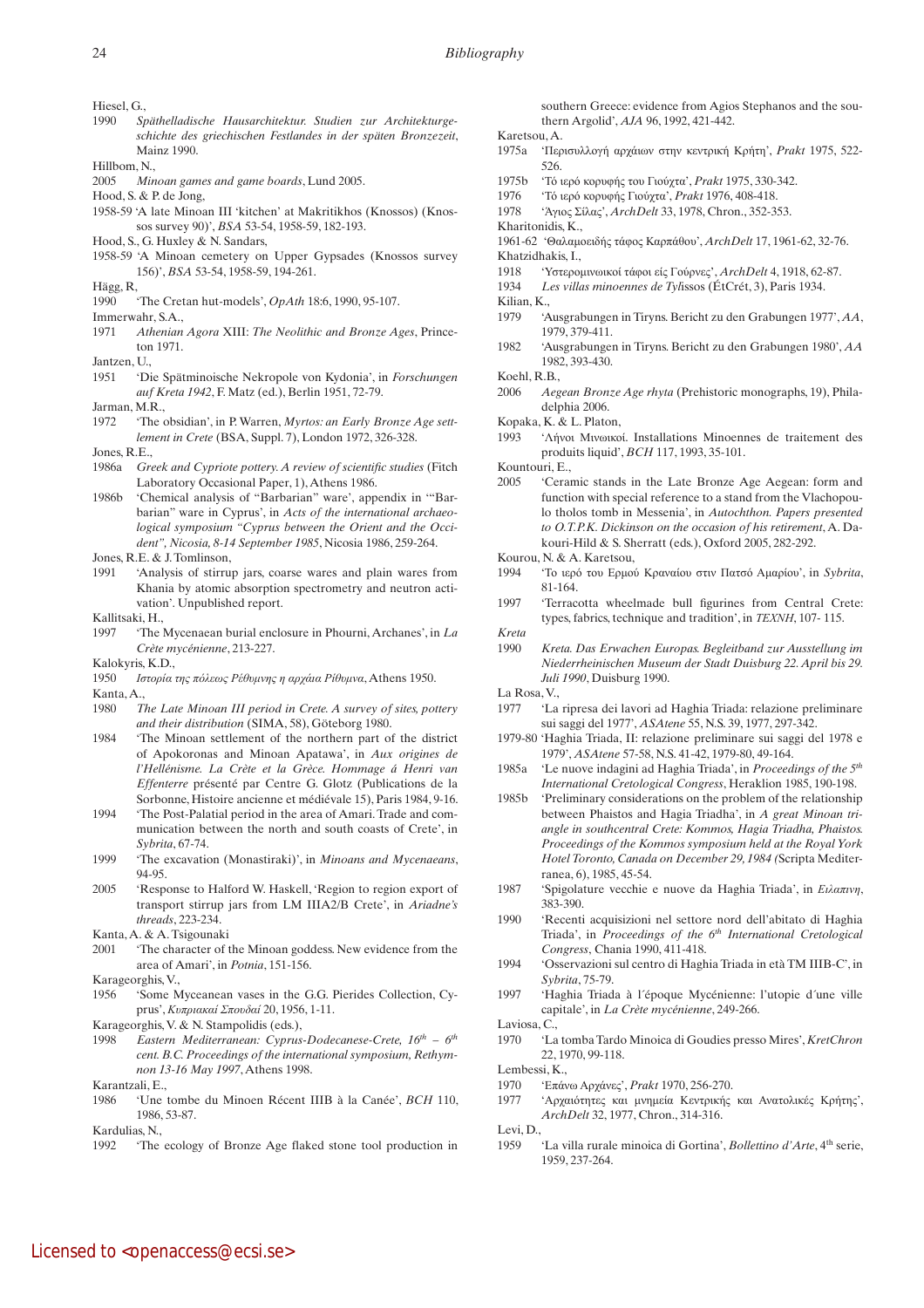- 1961-62 'La tomba a tholos di Kamilari presso a Féstos', *ASAtene* 23-24, 1961-62, 7-148.
- 1976 *Festòs e la civiltá Minoica* (Incunabula Graeca, 60), Roma 1976. Lo Porto, F.G.,
- 1963 'Leporano (Taranto). La stazione protostorica di Porto Perone', *NSc* 88, 1963, 280-380.
- 1964 'Satyrion (Taranto). Scavi e ricerche nel luogo del più antico insediamento laconico in Puglia', *NSc* 89, 1964, 177-279.
- MacGillivray, J.A.,
- 1997 'Late Minoan II and III pottery and chronology at Palaikastro: an introduction', in *LM III Pottery*, 193-202.
- MacGillivray, J.A., *et al*.,
- 1987 'Excavations at Palaikastro, 1986', *BSA* 82, 1987, 135-154.
- 1988 'Excavations at Palaikastro, 1987', *BSA* 83, 1988, 259-282.
- 1989 'Excavations at Palaikastro, 1988', *BSA* 84, 1989, 417-445.
- 1991 'Excavations at Palaikastro, 1990', *BSA* 86, 1991, 121-147.
- 1992 'Excavations at Palaikastro, 1991', *BSA* 87, 1992, 121-152.
- MacGillivray, J.A., L.H. Sackett & J.M. Driessen,
- 2007 *Palaikastro: two Late Minoan wells* (BSA Suppl., 43), London 2007.
- Mackeprang, M.,
- 1938 'Late Mycenaean vases', *AJA* 42, 1938, 537-559.
- *Magna Grecia*, see Vagnetti, L.
- Marangou, L. (ed.),
- 1992 *Minoan and Greek civilization from the Mitsotakis collection*, Athens 1992.
- Margos, M.,
- 1988 'Fragment d'un vase a libation de Cnossos du minoen Recent III aux Musees Royaux d'Art et d´Histoire, Bruxelles', *Aegaeum* 2, 1988, 111-113.
- Marinatos, S.,
- 1927-28 'Υστερομινωικός λαξευτός τάφος εν Καρτερώ Κρήτης', *ArchDelt* 11, 1927-28, 68-90.
- 1933-35 'Ενατή και Δεκάτη αρχαιολογική περιφερεία (Κρήτη)', *ArchDelt* 15, 1933-35, suppl., 49-83.
- 1937 'Αι Μινωικάι θεάι του Γάζι', *ArchEph* 1937, 278-291.
- 1955 'Ανασκαφάι εν Λυκάστω και Βαθύπερτο Κρήτης', *Prakt* 1955, 306- 310.
- Marinatos, S. & M. Hirmer,
- 1960 *Crete and Mycenae*, London 1960.
- Mavriyannaki, K.,
- 1967-68 'Incinerazioni del Tardo Minoico III nella Creta occidentale', *ASAtene* 45-46, N.S. 29-30, 1967-68, 165-179.
- 1972 'Modellini fittili di costruzioni circolari dalla Creta minoica', *SMEA* 15, 1972, 161-170.
- 1973 'Vasi inconsueti del Tardo Minoico da Rethymno e rapporti con la ceramica cipriota', in *Report of the Department of Antiquities, Cyprus 1973*, Nicosia 1973, 83-90.
- 1974 'Ευρήματα της ΥΜ ΙΙΙ περιόδου έκ Λιγορτύνου Μονοφατσίου εις το μουσέιον του Λούβρου', *ArchEph* 1974, 45-56.

Mercando, L.,

- 1978 'Lampade, lucerne, bracieri di Festós (Scavi 1950-70)', *ASAtene* 52-53, N.S 36-37, 1978, 15-167.
- Mersereau, R.,
- 1993 'Cretan cylindrical models', *AJA* 97, 1993, 1-47.
- *Minoan and Greek civilization*
- 1992 *Minoan and Greek civilization from the Mitsotakis collection* (N.P. Goulandris Foundation – Museum of Cycladic Art), Athens 1992.
- *Minoans and Mycenaeans*
- 1999 *Minoans and Mycenaeans, flavours of their time, National Archaeological Museum, 12 July – 27 November 1999*, Athens 1999.
- Misch, P.,
- 1992 *Die Askoi in der Bronzezeit. Eine typologische Studie zur Entwicklung askoider Gefässformen in der Bronze- und Eisenzeit Griechenlands und angrenzender Gebiete* (SIMA PB, 100), Jonsered 1992.
- Morris, C.
- 1995 'Fishy tales from Knossos: a Minoan larnax and vase-painter', in *Klados. Essays in honour of J.N. Coldstream* (Bulletin of the

Institute of Classical Studies, Suppl. 63), C. Morris (ed.), London 1995, 185-193.

- Moundrea-Agrafioti, H.A.,
- 1990 'Akrotiri, the chipped stone industry: reduction techniques and tools of the LC I Phase', in *Thera and the Aegean World* III:1, D.A. Hardy *et al*. (eds.), London 1990, 390-406.

Mountjoy, P.A.,

- 1986 *Mycenaean decorated pottery: a guide to identification* (SIMA, 73), Göteborg 1986.
- 1996 'Asine Chamber tomb I:1: the pottery', in *Asine* III*. Supplementary Studies on the Swedish Excavations 1922-1930* (Acta-Ath-4o, 45:1), R. Hägg, G.C. Nordquist & B. Wells (eds.), Stockholm 1996, 47-67.
- 1999 *Regional Mycenaean decorated pottery*, Rahden/Westfalen 1999.
- 2005 'Response to Birgitta Hallager, 'The synchronisms mainland west Crete in the LM IIIA2-IIIB period'', in *Ariadne's threads*, 293-295.
- Mountjoy, P.A. *et al*.,
- 2003 *Knossos: the South House* (BSA Suppl., 34), London 2003.
- Mylonas, G.E,
- 1966 *Mycenae and the Mycenaean Age*, Princeton 1966.
- Niemeier, W.-D.,
- 1985 *Die Palaststilkeramik von Knossos. Stil, Chronologie und historischer Kontext* (Archäologische Forschungen, 13), Berlin 1985. Nilsson, M.P.,
- 1950 The *Minoan-Mycenaean religion and its survival in Greek religion* (2nd ed.), Lund 1950.
- Olivier, J.-P.,
- 1967 *Les scribes de Cnossos* (Incunabula Graeca, 17), Rome 1967.
- 1993 'KN 115 = KH 115. Un même scribe à Knossos et à La Canée au MR IIIB: du soupcon à la certitude', *BCH* 117, 1993, 19-33.
- 1996 'Del Minoico Reciente II al Minoico Reciente IIIB: el estallido cronológico del los archivos en lineal B de Cnoso', in *Administration in Ancient Societies*, P. Ferioli, E. Fiandra & G.G. Fissore (eds.), Torino 1996, 25-35.
- Palaima, T.G.,
- 1992-3 'Ten reasons why KH 115 ≠ KN 115', *Minos* 27-28, 1992-1993, 261-81.
- Palmer, L.R. & J. Boardman,
- 1963 *On the Knossos tablets*, Oxford 1963.
- Papadakis, N.P.,
- 1986 'Μόχλος. Αργός Εμμ. Καταποτή', *ArchDelt* 41, 1986, Chron., 228. Papapostolou, Y.,
- 1973-4 'Ανασαφαί/σωστικαί εργασίαι', *ArchDelt* 29, 1973-74, Chron., 921-930.
- 1974 'Δυτική Κρήτη', *Prakt* 1974, 247-256.
- 1975 'Περισυλλογή αρχάιων στη Δυτική Κρήτη', *Prakt* 1975, 515.
- Paschalidis, C.,
- 2009 *The LM III cemetery at Tourloti, Siteia. The 'Xanthoudidis Master' and the Octopus Style in East Crete* (BAR-IS, 1917), Oxford 2009.
- Pelegrin, J.,
- 1984 'Approche technologique expérimentale de la mise en forme de nucléus pour le débitage systématique par pression', in *Préhistoire de la pierre taillée* 2. *Économie du débitage laminaire: technologie et expérimentation*, Paris 1984, 93-103.
- Pelon, O.,
- 1970 *Fouilles exécutées à Mallia. Exploration des maisons et quartiers d'habitation, troisième fasc*. (ÉtCrét, 16), Paris 1970.
- Pendlebury, H.W., J.D.S. Pendlebury & M.B. Money-Coutts,

1937-38 'Excavations in the plain of Lasithi. II', *BSA* 38, 1937-38, 1-56. Pendlebury, J.D.S.,

- 1939 *The archaeology of Crete. An introduction*, London 1939.
- Perlès, C.
- 1990 'L'outillage de la pierre taillée néolithique en Grèce: approvisionnement et exploitation des matières premières', *BCH* 114, 1990, 1-42.

Petrakis, V.P.,

2006 'Late Minoan III and Early Iron Age Cretan cylindrical terracotta models: a reconsideration', *BSA* 101, 2006, 183-216.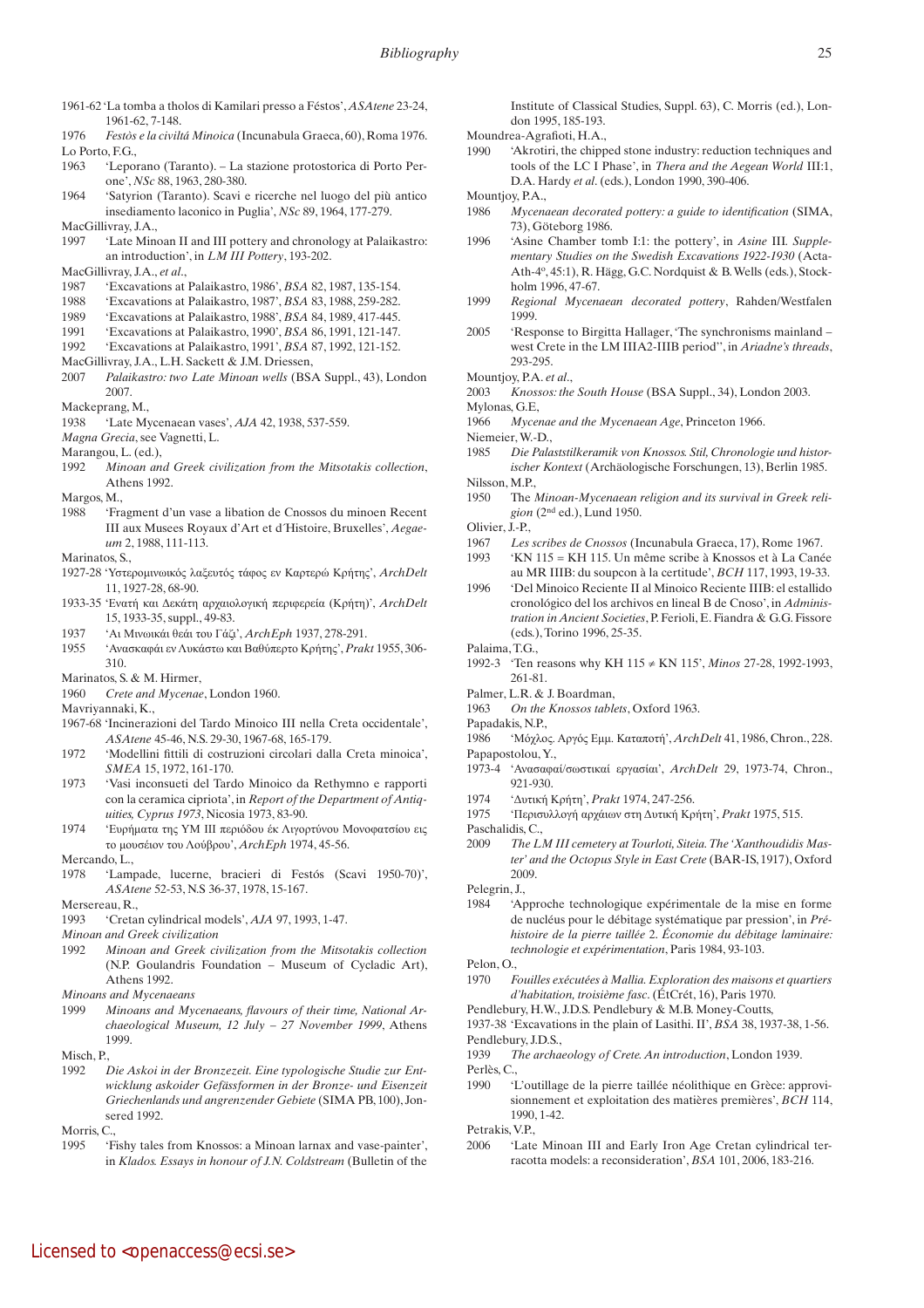Pilafidis-Williams, K.,

- 1998 *The sanctuary of Aphaia on Aigina in the Bronze Age*, München 1998.
- Platon, L.,
- 1997 'Caractère, morphologie et datation de la bourgade postpalatiale de Képhali Chondrou Viannou', in *La Crète mycénienne*, 357-373.
- 2003 'Εργασίες μελετής και συντηρήσης ευρήματω ανασκαφών Ζάκρου', *Prakt* 2003, 105-109.
- Platon, N.,
- 1952 'Ανασκαφή ΥΜ ΙΙΙ λαξευτών τάφων εις την περιοχήν Επισκοπής και Στάμνιων Πεδιάδος Ηρακλείου', *Prakt* 1952, 619-628.
- 1957 'Ανασκαφή Χονδρού Βιαννού', *Prakt* 1957, 136-147.
- 1960 'Ανασκαφαί περιοχής Πραίσου', *Prakt* 1960, 294-307.
- 1961 'Ανασκαφή Κάτω Ζάκρου', *Prakt* 1961, 216-224.
- 1962 'Ανασκαφή Ζάκρου', *Prakt* 1962, 142-168.
- 1963 'Ανασκαφαί Ζάκρου', *Prakt* 1963, 160-188.
- 1971 *Zakro, the discovery of a palace*, New York 1971.
- Pologiorgi, M.,
- 1981 'Δυο τάφες της ΥΜ ΙΙΙ περιόδου στο χωριό Βολιώνες, επαρχίας Αμαριού', *ArchDelt* 36, 1981, 82-105.
- 1987 'Αρχαιότητες στιν περιοχή του χωριού Αποδούλου Αμαρίου Ρέθυμνου', *SMEA* 26, 1987, 125-160.
- Popham, M.R.,
- 1964a 'The Palace at Knossos: a matter of definition and a question of fact', *AJA* 68, 1964, 349-354.
- 1964b *The last days of the Palace at Knossos. Complete vases of the Late Minoan IIIB period* (SIMA, 5), Lund 1964.
- 1967 'LM pottery, a summary', *BSA* 62, 1967, 337-351.
- 1969a 'The Late Minoan goblet and kylix', *BSA* 64, 1969, 299-304.
- 1969b 'An LM IIIB inscription from Knossos', *Kadmos* 8, 43-45.
- 1970a 'Late Minoan IIIB pottery from Knossos', *BSA* 65, 1970, 195- 202.
- 1970b 'A Late Minoan shrine at Knossos', *BSA* 65, 1970, 191-194.
- 1970c *The destruction of the Palace at Knossos. Pottery of the Late*
- *Minoan IIIA period* (SIMA, 12), Göteborg 1970. 1974 'Sellopoulo tombs 3 and 4, two Late Minoan graves near Knossos', *BSA* 69, 1974, 195-257.
- 1977 'Notes from Knossos, Part I', *BSA* 72, 1977, 185-195.
- 1978 'Notes from Knossos, Part II', *BSA* 73, 1978, 179-187.
- 1981 'Notes from Knossos, Part III', *BSA* 76, 1981, 329-333.
- 1987 'Four alabastra from Ayia Triadha', in *Ειλαπινη*, 457-460.
- 1997 'The final destruction of the Palace at Knossos: seals, sealings and pottery: a reconsideration', in *La Crète mycénienne*, 375- 385.
- Popham, M.R. *et al*.,
- 1984 *The Minoan Unexplored Mansion at Knossos* (BSA Suppl., 17), London 1984.

Poursat, J.-C.

- 1984 'Poissons minoens à Mallia', in *Aux origines de l'Hellénisme. La Crète et la Grèce. Hommage à Henri van Effenterre* présenté par Centre G. Glotz (Publications de la Sorbonne, Histoire ancienne et médiévale 15), Paris 1984, 25-28.
- 1990 'Malia au MR III', in *Proceedings of the 6th International Cretological Congress*, Chania 1990, 157-161.

Poursat, J-C. & C. Knappett,

2005 *La poterie du Minoen Moyen II: production et utilisation. Fouilles exécutées à Malia, le Quartier Mu* IV (ÉtCrét, 33), Paris 2005.

Prokopiou, N., L. Godart & A. Tzigounaki,

- 1990 'ΥΜ θόλοτος τάφος Σάτας Αμαρίου Ρεθύμνης', in *Proceedings of the 6th International Cretological Congress*, Chania 1990, 185- 205.
- Rahmstorf<sub>L.</sub>
- 2003 'Clay spools from Tiryns and other contemporary sites. An indication of foreign influence in LH IIIC?', in *The periphery of the Mycenaean world*. *2nd international interdisciplinary colloquium 26-30 September, Lamia 1999, Praktika proceedings*, N. Kyparissi-Apostolika & M. Papakonstantinou (eds.), Athens 2003, 397-415.
- 2005 'Ethnicity and changes in weaving technology in Cyprus and

the eastern Mediterranean in the 12th century BC', in *Cyprus: religion and society from the late Bronze age to the end of the Archaic period. Proceedings of an international symposium on Cypriote archaeology, Erlangen, 23-24 July 2004*, V. Karageorghis (ed.), Bibliopolis 2005, 143-169.

- Raison, J.,
- 1968 *Les vases à inscriptions peintes de l'àge mycénien et leur contexte archaéologique* (Incunabula Graeca, 19), Roma 1968. Reese, D.S.,
- 1995 'The marine invertebrates', in *Kommos* I:1, 240-273.
- Renfrew, C.,
- 1972 *The emergence of civilization: the Cyclades and the Aegean in the third millennium B.C.*, London 1972.
- Renfrew, A.C. *et al*.,
- 1965 'Obsidian in the Aegean', *BSA* 60, 1965, 225-247.
- Rethemiotakis, G.,
- 1979 'Λάρνακες και αγγεία από το Κάβροχώρι Ηραρκλείου', *ArchDelt*  34, 1979, 228-259.
- 1987 'Υστερομινωικός θαλαμωτός τάφος στο Κυπαρίσσι Ηρακλείου', in *Ειλαπινη*, 235-243.
- 1995 'Μινωική λάρνακα απο το Κλήμα Μεσαράς', *ArchEph* 134, 1995, 163-183.
- 1997a 'Late Minoan III pottery from Kastelli Pediada', in *LM III Pottery*, 305-326.
- 1997b 'A chest-shaped vessel and other LM IIIC pottery from Kastelli Pediada', in *La Crète mycénienne*, 407-421.
- 1998 *Ανθρωπομορφικη πηλοπλαστικη στην Κρήτη απο Νεοανακτορική εως την Υπομινωικη περιοδο* (Βιβλιοθηκη της εν Αθήναις Αρχαιολογικής Εταιρείας, 174), Athens 1998.
- 2009 'A Neopalatial shrine model from the Minoan peak sanctuary at Gournos Krousonas', in *Archaeologies of cult*, 189-199.
- Rose, M.J.,
- 1995 'The fish remains', in *Kommos* I:1, 204-239.
- Runnels, C.
- 1985 'The Bronze Age flaked stone industries from Lerna: a preliminary report', *AJA* 54, 1985, 357-391.
- Rutkowski, B.,
- 1986 *The cult places of the Aegean*, London 1986.

Rutter, J.B.,

- 1975 'Ceramic evidence for northern intruders in southern Greece at the beginning of the Late Helladic IIIC period', *AJA* 79, 1975, 17-32.
- 1999 'Cretan external relations during Late Minoan IIIA2-B (ca. 1370-1200 BC): a view from the Mesara', in *The Point Iria Wreck*, 139-186.
- 2006 'Neopalatial and later Minoan pottery', in *Kommos* V, 377-630. Sacconi, A.,
- 1974 *Corpus delle iscrizioni vascolari in lineare B* (Incunabula Graeca, 52), Roma 1974.
- Sackett, L.H. & M.R. Popham,
- 1965 'Excavations at Palaikastro VI', *BSA* 60, 1965, 248-305.
- 1970 'Excavations at Palaikastro VII', *BSA* 65, 1970, 203-242.
- Sakellarakis, Y.,
- 1965 'Υστερομινωικό κενοτάφιο στις Αρχάνες', *ArchDelt* 20, 1965, 110- 118.
- 1970 'Das Kuppelgrab A von Archanes und das kretisch-mykenische Tieropferritual'*,* PZ 45, 1970, 135-219.
- Sakellarakis, Y. & E. Sapouna-Sakellaraki,
- 1991 *Archanes,* Athens 1991.
- 1997 *Αρχάνες. Μία νέα ματιά στη Μινωική Κρήτη*, Athens 1997.
- Sapouna-Sakellaraki, E.,

1990 'Archanès à l'époque Mycénienne', *BCH* 114, 1990, 67-102.

- Savignoni, L.,
- 1904 'Scavi e scoperte nella necropoli di Phaestos', *MonAnt* 14, 1904, 501-666.
- Schädler, U.
- 1996 'Spielen mit Astragalen', *AA* 1996:1, 61-73.
- Scheffer, C.,
- 1984 'Aegean, Bronze-Age, spit supports with scalloped tops', *OpAth* 15, 1984, 155-162.
- Schwab, K.A.,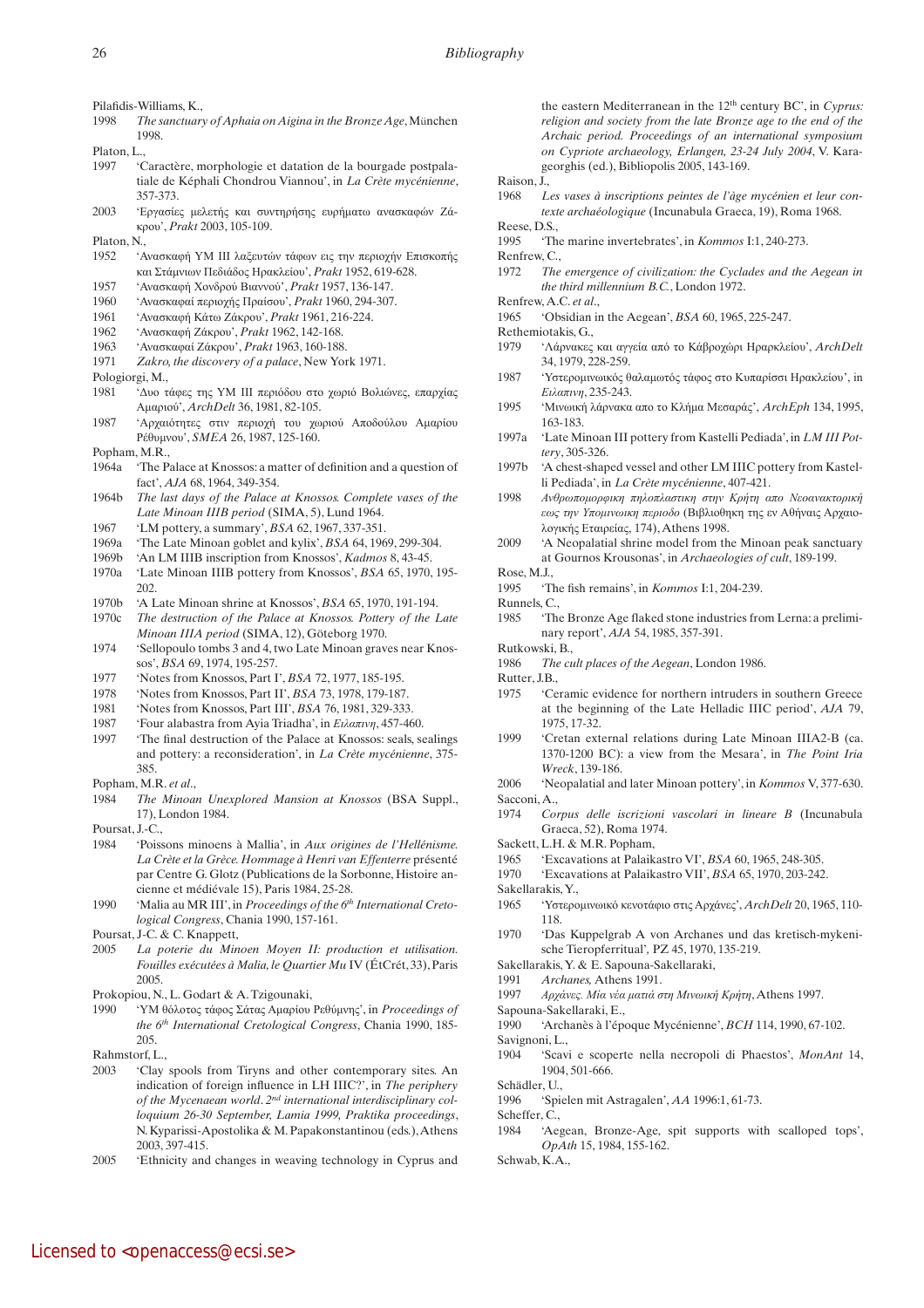- 1996 'Stone vessels', in *Kommos* I:2, 271-282.
- Seferiades, A.,
- 1975 'Obsidiennes taillées', in *Mallia, sondages au sud-est du palais (1968)* (ÉtCrét, 20), Paris 1975, 23-32.
- Seiradaki, M.,
- 1960 'Pottery from Karphi', *BSA* 55, 1960, 1-37.
- Shaw, J.W.,
- 1986 'Excavations at Kommos (Crete) during 1984-1985', *Hesperia* 55, 1986, 219-252.
- 1996 'Domestic economy and site development', in *Kommos* I:2, 379-400.
- 2004 'Roof drains and parapets in the Southern Aegean', *BSA* 99, 2004, 173-188.
- Shaw, J.W. & M.C. Shaw,
- 1993 'Excavations at Kommos (Crete) during 1986-1992', *Hesperia* 62, 1993, 129-190.
- Shaw, M.C.,
- 1990 'Late Minoan hearths and ovens at Kommos, Crete', in *L'habitat égéen*, 231-254.
- 1996 'Town arrangement and domestic architecture', in *Kommos*  $I:2, 345-377$
- 2006 'Figurines and figural appliqués', in *Kommos* V, 770-776.
- Shaw, M.C. & L.F. Nixon,
- 1996 'The Hilltop settlement at Kommos', in Kommos I:2, 15-138. Sherratt, S.,
- 1993 Review of P.A. Mountjoy, *Mycenaean pottery* in *Bibliotheca Orientalis* L No 1/2, Januari-Maart 1993, 255-260.
- Sjöquist, K.-E. & P. Åström,
- 1985 Pylos: palmprints and palmleaves (SIMA PB, 31), Göteborg 1985.
- Smee, M.H.,
- 1966 'A Late Minoan tomb at Palaikastro', *BSA* 61, 1966, 157-162. Smith, R.A.,
- 2005 'Minoans, Mycenaeans and Mochlos: the information of regional identity in Late Minoan III Crete', in *Ariadne's threads*, 185-204.
- Soles, J.S.
- 2003 *Mochlos* IA. *Period III. Neopalatial settlement on the coast: the artisan's quarter and the farmhouse at Chalinomouri. The sites* (Prehistory Monographs, 7), Philadelphia 2003.
- 2008 *Mochlos* IIA*. Period IV. The Mycenaean settlement and cemetery. The sites* (Prehistory Monographs, 23), Philadelphia 2008. Soles, J.S. & C. Davaras,
- 1994 'Excavations at Mochlos, 1990-1991', *Hesperia* 63, 1994, 391- 436.
- 1996 'Excavations at Mochlos, 1992-1993', *Hesperia* 65, 1996, 175- 230.
- Stubbings, F.H.,
- 1947 'The Mycenaean pottery of Attica', *BSA* 42, 1947, 1-75.
- Tamvaki, A.,
- 1973 'Some unusual Mycenaean terracottas from the Citadel House Area, 1954-69' *BSA* 68, 1973, 207-265.
- *The bull in the Mediterranean world*
- 2003 *The bull in the Mediterranean world. Myths and cults. Cultural Olympiad 2001-2004* (Hellenic Ministry of Culture. Hellenic Culture Organization SA), Athens 2003.
- Theocharis, M.,
- 1960 'A Knossian vase from Attica', *Antiquity* 34, 1960, 266-269. Theofanidhis, V.,
- 1948-9 'Αρχαιολογικαί έρευναι και ευρήματα ανά τήν Δυτ. Κρήτην 1938- 39', *ArchEph* Chron 1948-49, 1-24.
- Torrence, R.,
- 1979 'A technological approach to Cycladic blade industries', in *Papers in Cycladic Prehistory*, J.L. Davis & J.F. Cherry (eds.), Los Angeles 1979, 66-84.
- 1982 'The obsidian quarries and their use', in *An island polity: the archaeology exploitation on Melos*, C. Renfrew & M. Wagstaff (eds.), Cambridge 1982, 193-221.
- 1984 'Towards an economic approach to pressure blade technology', in *Préhistoire de la pierre taillée* 2, *Économie du débitage laminaire: technologie et expérimentation*, Paris 1984, 159-165.
- 1985 'The chipped stone', in *The archaeology of cult. The Mycenaean sanctuary at Phylakopi* (BSA, Suppl. 18), C. Renfrew (ed.), London 1985, 469-478.
- 1986a *Production and exchange of stone tools. Prehistoric obsidian in the Aegean*, Cambridge 1986.
- 1986b 'Chipped stone, Ayia Irini, Period V', in J. Davis, *Keos* V, Mainz 1986, 90-94.
- Touchais, G.,
- 1983 'Chronique des fouilles et découvertes archéologiques en Grèce en 1982', *BCH* 107, 1983, 745-838.
- *Trésors du musée de Bagdad*
- 1978 *7000 ans d'histoire mésopotamienne. Exposition au Musée d'art et d'histoire à Genève*, Mainz 1978.
- Tsipopoulou, M.,
- 1983 'Ταφική σπηλιά στον Άγιο Σπυριδώνα Σητείας', *ArchDelt* 38, 1983, 78-104.
- 1997 'Late Minoan III reoccupation in the area of the Palatial Building at Petras, Siteia', in *LM III Pottery*, 209-252.
- 2004 'Halasmenos, destroyed but not invisible: new insights on the LM IIIC period in the Isthmus of Ierapetra. First presentation of the pottery from the 1992-1997 campaigns', in *Crete beyond the palaces: Proceeding of the Crete 2000 conference*, L.P. Day, M.S. Mook & J.D. Muhly (eds.), Philadelphia 2004, 103-123.
- 2005 '*''*Mycenoans'*'* at the Isthmus of Ierapetra: some (preliminary) thoughts on the foundation of the (eteo) Cretan cultural identity', in *Ariadne's threads*, 303-333.
- Tsipopoulou, M. & L. Vagnetti,
- 1994 'A Late Minoan III Grey wheel-made piriform jar from eastern Crete', *SMEA* 34, 1994, 43-50.
- Tsipopoulou, M. & L. Vagnetti (eds.),
- 1995 *Achladia. Scavi e ricerche della Missione Greco-Italiana in Creta Orientale (1991-1993)* (Incunabula Graeca, 97), Roma 1995.
- Tzedakis, Y.,
- 1965 'Αρχαιότητες και μνημεία Δυτικής Κρήτης', *ArchDelt* 20, 1965, Chron., 568-570.
- 1966 'Αρχαιότητες και μνημεία Δυτικής Κρήτης', *ArchDelt* 21, 1966, Chron., 425-429.
- 1967a 'Αρχαιότητες και μνημεία Δυτικής Κρήτης', *ArchDelt* 22, 1967, Chron., 501-506.
- 1967b 'Zeugnisse der Linearschrift B aus Chania', Kadmos 6, 1967, 106-110.
- 1968 'Αρχαιότητες και μνημεία Δυτικής Κρήτης', *ArchDelt* 23, 1968, Chron., 413-420.
- 1969a 'L'atelier de céramique Postpalatiale à Kydonia', *BCH* 93, 1969, 396-318.
- 1969b 'Αρχαιότητες και μνημεία Δυτικής Κρήτης', *ArchDelt* 24, 1969, Chron., 428-436.
- 1969c 'Ανασκαφή ΥΜ ΙΙΙΑ-Β νεκροταφείου εις περιοχήν Καλαμίου Χανίων', *AAA* 2, 1969, 365-369.
- 1970 'Αρχαιότητες και μνημεία Δυτικής Κρήτης', *ArchDelt* 25, 1970, Chron., 465-478.
- 1971a 'Αρχαιότητες και μνημεία Δυτικής Κρήτης', *ArchDelt* 26, 1971, Chron., 508-519.
- 1971b 'Minoan globular flasks', *BSA* 66, 1971, 363-368.
- 1972a 'Αρχαιότητες και μνημεία Δυτικής Κρήτης', *ArchDelt* 27, 1972, Chron., 635-644.
- 1972b 'Ανασκαφή Καστελλίου Χανίων', *AAA* 5, 1972, 387-391.
- 1973 'Αρχαιότητες και μνημεία Δυτικής Κρήτης', *ArchDelt* 28, 1973, Chron., 581-583.
- 1973-4 'Αρχαιότητες και μνημεία Δυτικής Κρήτης', *ArchDelt* 29, 1973- 1974, Chron., 917-921.
- 1976 'Αρχαιότητες και μνημεία Δυτικής Κρήτης', *ArchDelt* 31, 1976, Chron., 364-372.
- 1977 'Αρχαιότητες και μνημεία Δυτικής Κρήτης', *ArchDelt* 32, 1977, Chron., 223-333.
- 1978 'Εφορεία Προιστορικών και Κλασικών Αρχαιοτήτων Χανίων', *ArchDelt* 33, 1978, Chron., 364-384.
- 1979 'Εφορεία Προιστορικών και Κλασικών Αρχαιοτήτων Χανίων', *ArchDelt* 34, 1979, Chron., 390-401.
- 1980a 'ΚΕ' Εφορεία Προιστορικών και Κλασικών Αρχαιοτήτων: Αρμένοι', *ArchDelt* 35, 1980, Chron., 512-517.